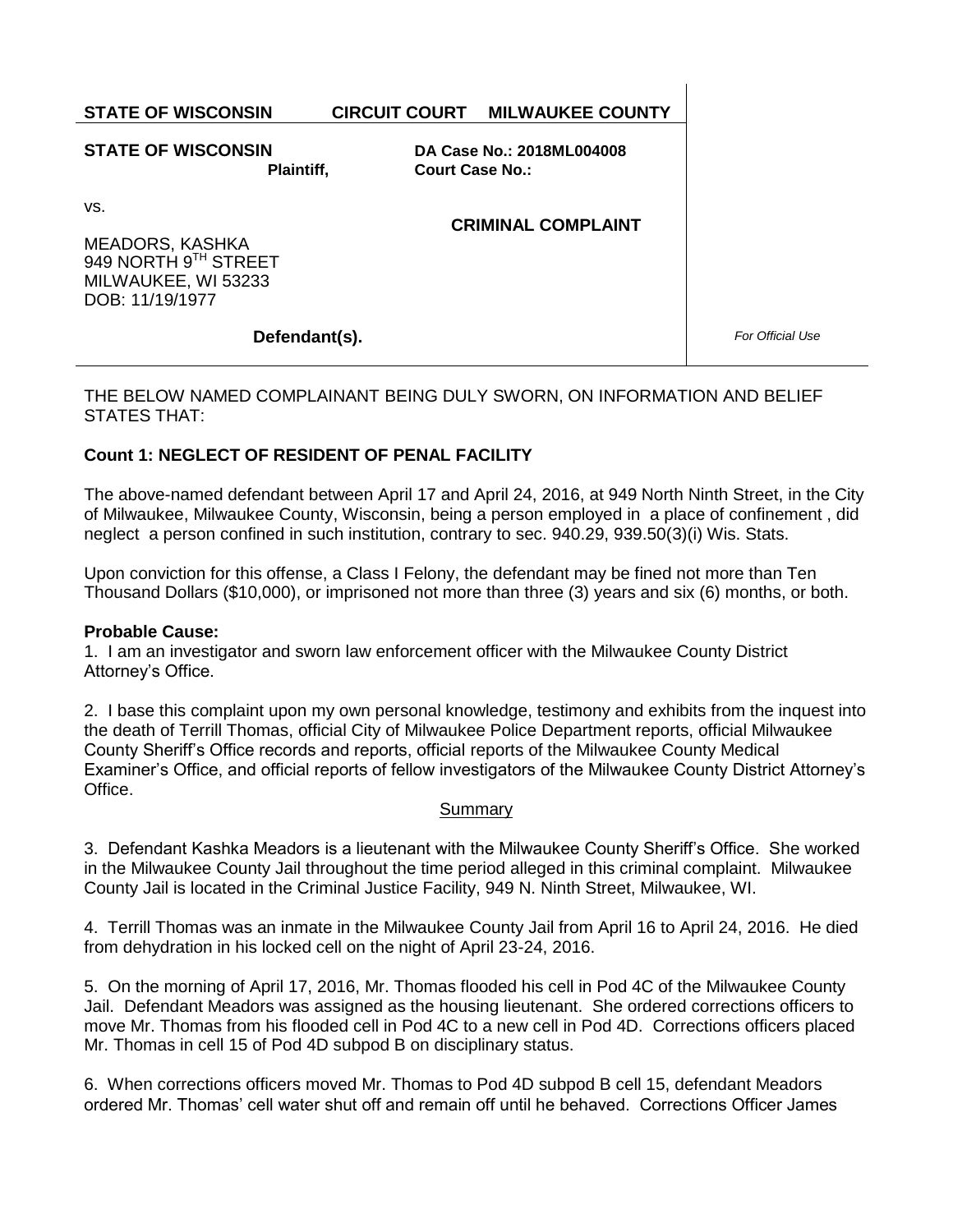Ramsey-Guy entered the cabinet housing the water valves ("chase locker") to Mr. Thomas' cell and turned off both the hot and cold water. Mr. Thomas had no other source of water or beverage.

7. Defendant Meadors' order violated Milwaukee County Sheriff's Office regulations mandating jail inmates shall have continuous access to water.

8. Defendant Meadors neglected to take adequate steps to assure Mr. Thomas' cell water was restored. Defendant Meadors issued a water shut off order of open-ended duration: water will remain off until "he behaves." She failed to check with corrections officers, later in her shift on April 17, to confirm Mr. Thomas' water was restored. No corrections officer noted Mr. Thomas' water shut off in the Pod 4D jail log. Defendant Meadors failed to review the log and correct this omission. Defendant Meadors failed to note Mr. Thomas' water shut off on the dry-erase notice board in Pod 4D. Defendant Meadors failed to report the water shut off to her immediate supervisor. Defendant Meadors failed to have Mr. Thomas' water turned back on when she left the jail at the end of her shift. Defendant Meadors failed to report the water shut off to the command staff replacing her on the succeeding shift. Defendant Meadors failed to check on Mr. Thomas' water when she returned to Pod 4D the following day of April 18. Defendant Meadors again failed to check Mr. Thomas' water when she returned to Pod 4D on April 20.

9. Mr. Thomas remained constantly locked in his cell for seven days without water. His cell water was never restored. He died during the early morning hours of April 23-24, 2016.

10. Dr. Wieslawa Tlomak, M.D., Milwaukee County Medical Examiner's Office, determined Mr. Thomas died from dehydration.

# Detention Services Bureau regulations

11. The Milwaukee County Sheriff's Office has regulations for the care and custody of jail inmates. Defendant Meadors was subject to these regulations.

a. Detention Services Bureau IS 3.8, Access to Toilets and Sinks. "Inmates shall have 24 hour a day access to a working toilet and access to hot and cold running water."

b. Detention Services Bureau, OP 2.3.: Jail Log. Corrections officers shall log "any unusual incidents, disturbances or significant activity" and "any other information deemed to be important."

c. Detention Services Bureau OP 2.3.1, Log Reviews. "Lieutenants shall review logs each shift when inspecting housing units and inmate areas. The officer/lieutenant shall document the lieutenant's inspection in the jail log."

d. Detention Services Bureau IM 4.7.1, Responsibilities. "The 4D Lieutenant shall make at least one inspection per shift in all sub pods of 4D. The 4D Lieutenant will conduct a security round of 4D that will include inspection of all accessible rooms on the pod."

## **Interviews of defendant Meadors**

12. On June 30, 2016, Major Nancy Evans, Milwaukee County Sheriff's Office (MCSO), and Deputy Inspector Kevin Nyklewicz, MCSO, interviewed defendant Meadors. They wrote a report, dated July 11, 2016, memorializing that interview. Defendant Meadors stated as follows regarding Mr. Thomas: "I ordered his water turned off and took his mattress and told officers Ramsey-Guy, Brito and Collins that he was to get a mattress and his water was to be turned on if he behaves."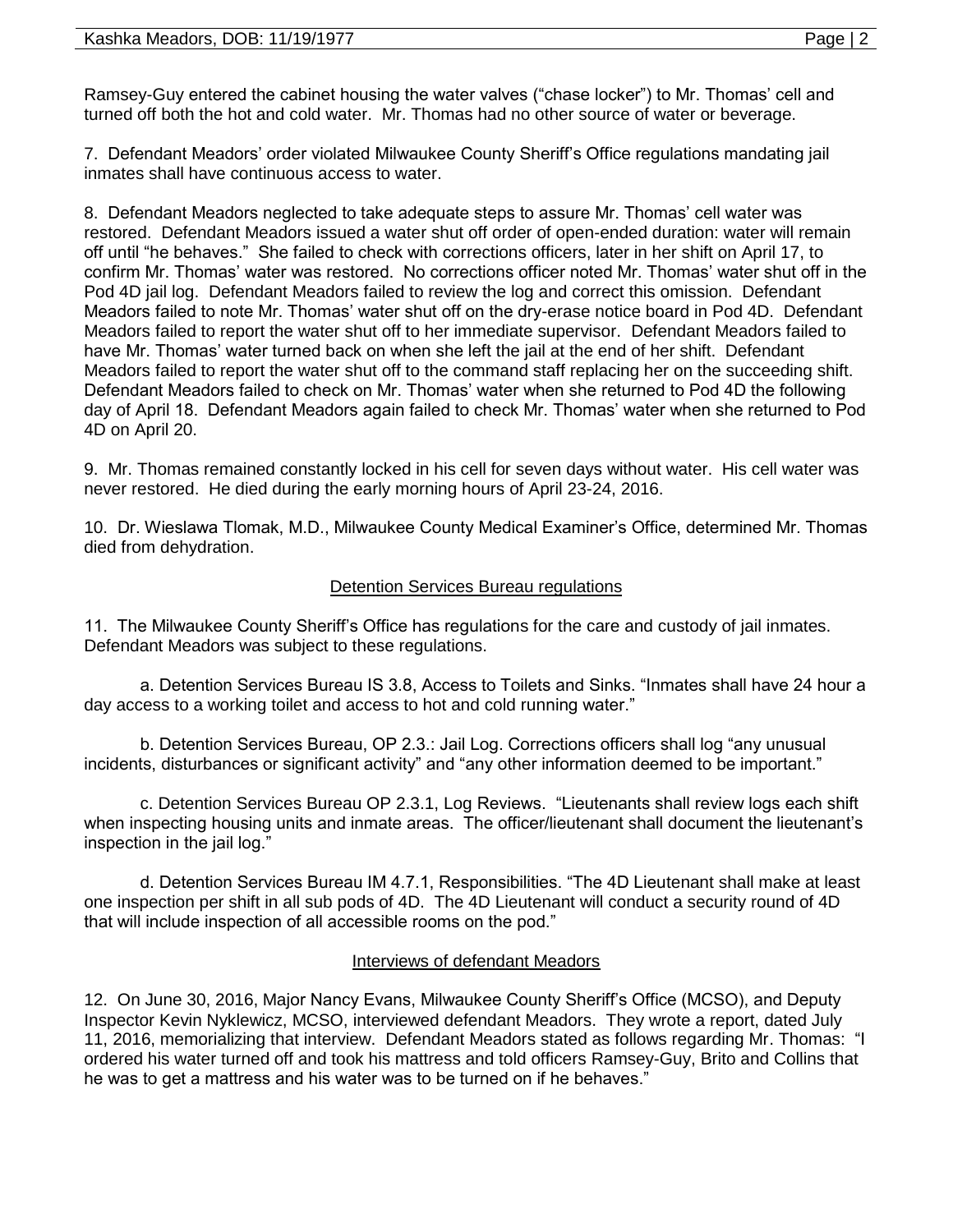13. The memorandum further reflects that defendant Meadors claimed to have informed her first shift supervisor, Capt. William Duckert, that Mr. Thomas' water was shut off. She also stated that she "debriefed second shift Lieutenants Hannah, Briggs and Majeed."

a. The above command staff all testified, at the inquest into Mr. Thomas' death, that defendant Meadors never informed them of Mr. Thomas' cell water shut off.

b. Regardless of whether defendant Meador made the claimed reports to other command staff, her interview statement acknowledges she knew Mr. Thomas' cell water was still off at the end of her shift. Defendant Meadors worked first shift. She stated that she briefed the *second shift* lieutenants about Mr. Thomas' water – which briefing would be during turnover between first shift and second shift. Defendant Meadors statement admits she left the jail, at the end of first shift, knowing Mr. Thomas' water was still off.

14. On July 28, 2016, Det. Erik Gulbrandson, Milwaukee Police Department (MPD), and I interviewed defendant Meadors. Defendant Meadors stated as follows.

a. During her shift on April 17, 2016, she went to Pod 4C to deal with a disruptive inmate. Inmate Terrill Thomas was flooding his cell, kicking the cell door, yelling, and threatening to hurt people. Defendant Meadors observed Mr. Thomas was stuffing his mattress cover into the cell toilet causing it to overflow.

b. Defendant Meadors ordered corrections officers to transfer Mr. Thomas to Pod 4D under disciplinary status.

c. Defendant Meadors told a corrections officer to turn off the water to Mr. Thomas' new cell in Pod 4D. She further instructed the corrections officer to keep the water off until Mr. Thomas calmed down.

d. Defendant Meadors explained that length of water shut off depends on an inmate's continuing behavior. The water can be turned on and then turned back off if the inmate's poor behavior continues.

e. Defendant Meadors understood that a corrections officer must notify the supervising lieutenant when cell water is restored to an inmate's cell.

f. Defendant Meadors called Pod 4D corrections officers about sixty to ninety minutes after Mr. Thomas' transfer to check on him. She did not discuss Mr. Thomas' water status.

g. Defendant Meadors next had contact with Mr. Thomas on April 20. Mr. Thomas refused to leave his cell in Pod 4D to attend a court hearing. He was shirtless, yelling, and acting out like he had on April 17. Defendant Meadors escorted court staff into Pod 4D to conduct the hearing at Mr. Thomas' cell door. The court ordered Mr. Thomas be evaluated for mental competency.

h. Defendant Meadors did not know whether Mr. Thomas' cell water was still off on April 20. She made no inquiries into the matter.

i. Defendant Meadors knew that, when an inmate is placed in Pod 4D on disciplinary status, the inmate receives neutraloaf and bread as his meal. The inmate receives no beverage with the meal. The exception is Sunday, when an inmate receives a standard meal with milk.

j. Defendant Meadors was unaware of any official policy or procedure about shutting off an inmate's cell water.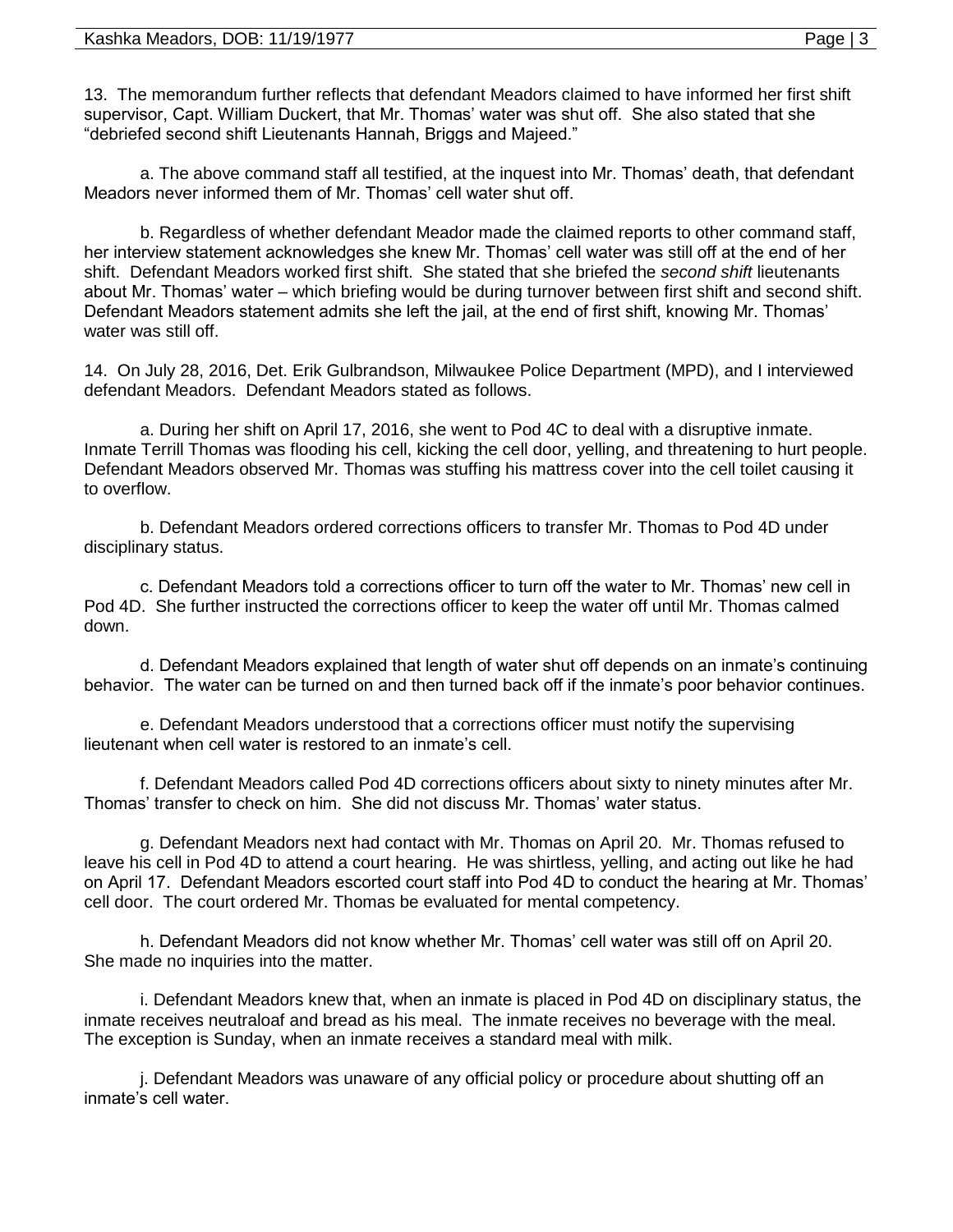15. On August 24, 2016, Det. Gulbrandson and Det. Gust Petropoulos, MPD, re-interviewed defendant Meadors. Det. Gulbrandson filed a written report of that interview. He reported as follows.

a. The purpose of the interview was to "clarify the verbiage she [defendant Meadors] used when she instructed the Correctional Officer (CO) to shut the water off."

b. Defendant Meadors could not remember her exact words when she ordered Mr. Thomas' cell water shut off. She was concerned that Mr. Thomas might again stuff his mattress and clothes in the toilet. Defendant Meadors told a correction officer something to the effect of "turn the water off to prevent this from happening again."

c. Defendant Meadors did not follow up to determine whether the corrections officer had actually shut off Mr. Thomas' water.

## Defendant Meador's inquest testimony

16. Eight months later, on April 27, 2017, defendant Meadors testified at the inquest into Mr. Thomas death. She now claimed to remember that she directed CO Ramsey-Guy to shut off only the toilet water to Mr. Thomas' cell. Defendant Meadors testified as follows.

a. "His [Mr. Thomas'] clothing and he had the rip-- part of the ripped mattress, and he was pushing that down in the toilet as well flooding it, making the water come out into -- out from under his cell into the day room area." *Trans. 4/27/17 a.m. pg. 77 lns. 4-7.*

b. "We knew we could not have him stay there just because of the water and everything else. So the decision was made, because at that time if they were disruptive in 4C we were allowed to take them to 4D and place him on discipline." *Trans. 4/27/17 a.m. pg. 84 lns. 2-6.*

c. "At that point I told them, because he was still acting up a little, he was still a little angry and disruptive, so I didn't want him to ruin another mattress, I said for right now get rid of his mattress, turn off his -- turn off his toilet water because we don't want him to flood, and we'll put him in a cell, and we were going to change him over but he was still acting kind of irate." *Trans. 4/27/17 a.m. pg. 84 ln 21 to pg. 85 ln. 3.*

d. Defendant Meadors gave the water shut off order to "[t]he officers in 4D." *Trans. 4/27/17 a.m. pg. 85 ln. 9.*

e. "I accompanied him [Mr. Thomas] from 4C to 4D, but I never went up to the cell to actually do the changing over." *Trans. 4/27/17 a.m. pg. 86 lns. 3-4.*

f. Defendant Meadors saw corrections officers place Mr. Thomas in cell 15. *Trans. 4/27/17 a.m. pg. 90 lns. 8-13.*

g. "I instructed them the toilet water cut off because he was flooding the toilet." *Trans. 4/27/17 a.m. pg. 91 lns. 11-12.*

h. Defendant Meadors was not familiar with how the plumbing to inmate cells worked. *Trans. 4/27/17 a.m. pg. 91 lns. 13-15.* 

i. Defendant Meadors never asked, on April 17, 2016, whether the corrections officers in Pod 4D restored Mr. Thomas' water.

The Witness [defendant Meadors]: …So I was…I was under the assumption that everything was fine…and the water was back…and his toilet water was back on.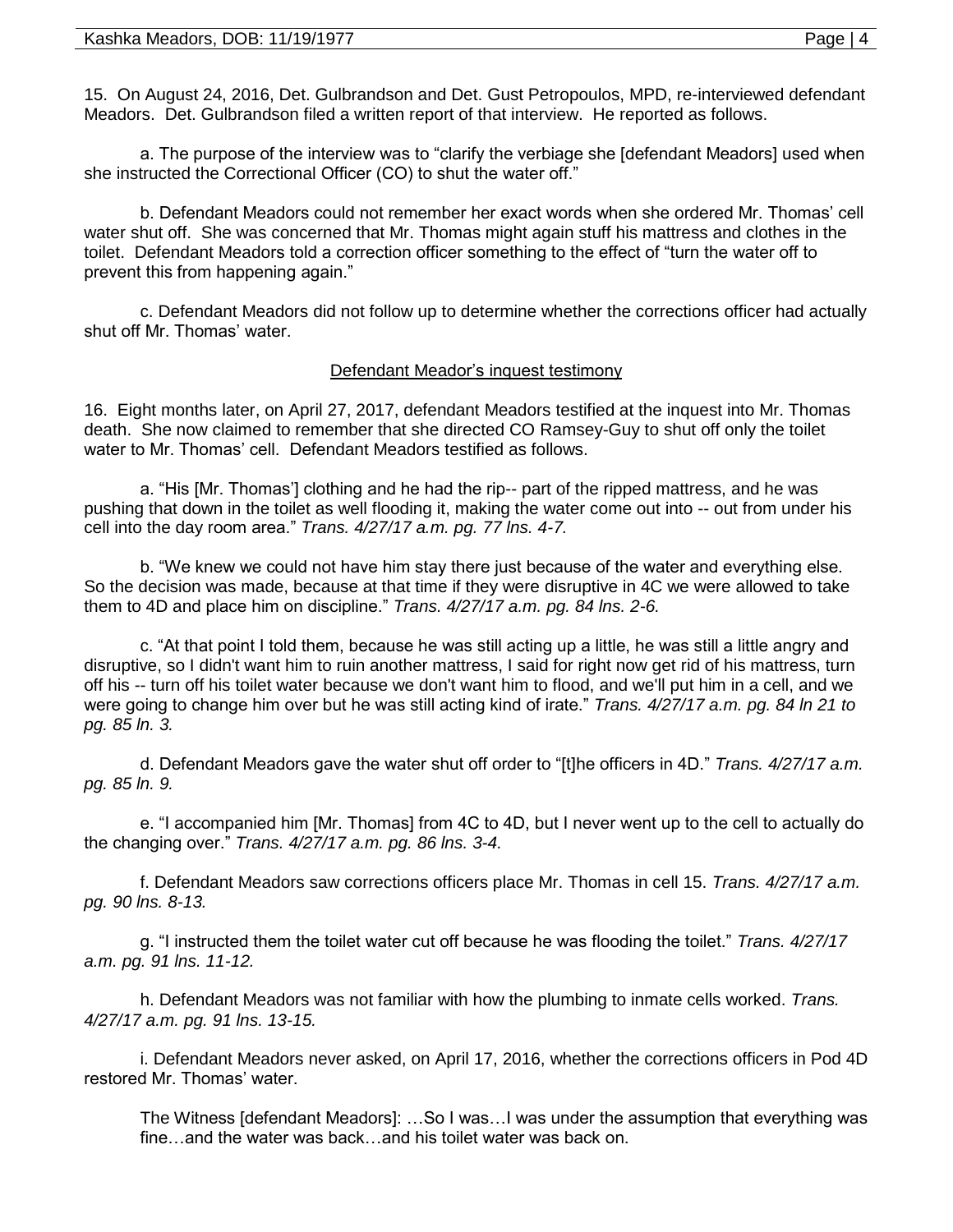The Court: Did you ask whether the water was turned back on?

The Witness: (No verbal response.)

The Court: Did you ask whether the water was turned back on?

The Witness: No. I did not ask… *Trans. 4/27/17 p.m. pg. 19 lns. 4-11*

j. "…Because I'm under the assumption that it's just the toilet water. If any other water was turned off, I knew nothing of it so – Because I'm under the assumption that it's just his toilet water. So I can't say I could've prevented anything, as I said, I'm under the assumption just his toilet is turned off and I'm—the sink water is still running." *Trans. 4/27/17 p.m. pg. 28 lns. 13-22.*

17. Defendant Meadors' inquest testimony, that she ordered only the toilet water shut off in Mr. Thomas' cell, was a lie.

a. On August 24, 2016, Det. Gulbrandson and Det. Petropoulos, MPD, interviewed defendant Meadors specifically to "clarify the verbiage she [defendant Meadors] used when she instructed the Correctional Officer (CO) to shut the water off." At the time of that interview, defendant Meadors said she could not remember her exact words. She only remembered she directed the water be turned off to prevent more flooding. See paragraphs 14(a)-(b) above

b. Eight months later, on April 27, 2017, when testifying at the inquest, defendant Meadors claims now to remember her exact words: "turn off his toilet water."

c. As recited in paragraphs 18-20 below, defendant Meadors does not differentiate between toilet water and sink water when she orders cell water shut off. The language she habitually uses is **"cut their chases off."**

## Milwaukee County Jail telephone calls

18. Telephone calls on certain administrative lines in the Milwaukee County Jail are recorded. I obtained recordings for Mr. Thomas' incarceration period from Milwaukee County Jail telephone archives. Defendant Meadors made the following call dated April 17, 2016 at 7:05:52 a.m. (item 123). The call refers to Mr. Thomas flooding his cell in Pod 4C.

| CO (male): | Master Control, Officer Cannon. May I help you?                                                                                                                                                      |
|------------|------------------------------------------------------------------------------------------------------------------------------------------------------------------------------------------------------|
| Defendant: | We need to call everybody with 4C, 5C, 6C. All theeverybody on up. 'Cause<br>whoever upstairs is flushing. All of their water is coming outcoming out in cell<br>4C fourth floor. It's like a flood. |
| CO (male): | Cell 4C? Cell 4?                                                                                                                                                                                     |
| Defendant: | 4C.                                                                                                                                                                                                  |
| CO (male): | Got you.                                                                                                                                                                                             |
| Defendant: | Soso, everybody on up needs to cut their chases off.<br>And have 3 cut theirs off, too.                                                                                                              |
| CO (male): | Got you.                                                                                                                                                                                             |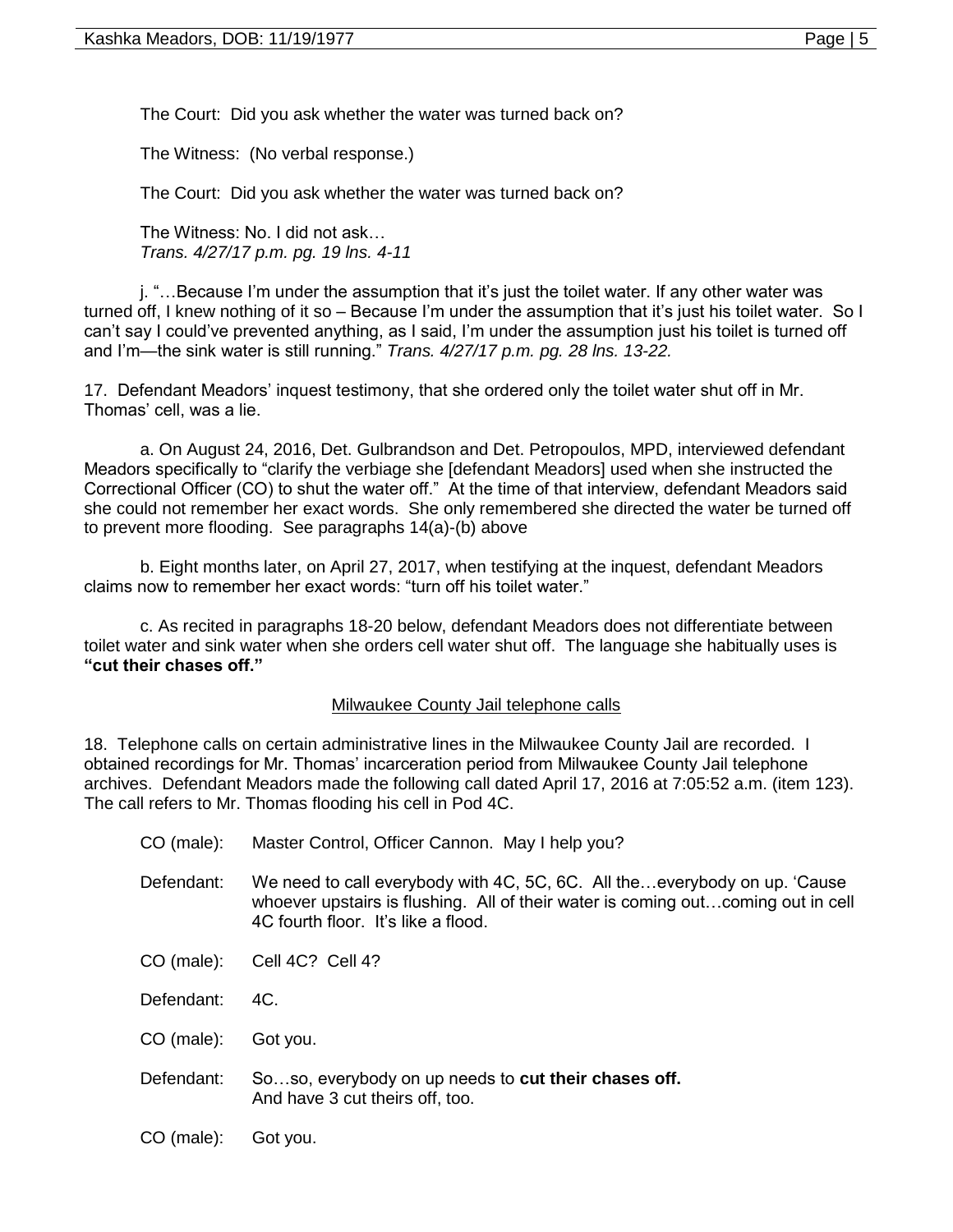Defendant: So it's between cells 3 and 4.

CO (male): Okay

Defendant: All right?

CO (male): Bye.

Defendant: All right. Bye.

*dial tone*

CO (male): Hello.

CO (female): Yeah.

CO (male): Hey. Meadors needs for you to cut your water off between cells 3 and 4…

19. Jail logs show defendant Meadors made the above call to "**cut their chases off**" while she was in Pod 4C, and, that CO Ramsey-Guy was also present in Pod 4C when she made that call. CO Ramsey-Guy is the corrections officer who, at defendant Meadors' direction, thereafter shut off Mr. Thomas' cell water in Pod 4D. See paragraphs 31(a)-(c) and 42(d) below.

a. Corrections officers are required to keep a computerized log in each housing pod in the Milwaukee County Jail. Pods 4C and 4D both have such logs.

b. Pod 4C jail log shows defendant Meadors was present in Pod 4C from 6:52 a.m. to 7:10 a.m. The following two entries appear in the log:

6:50 a.m. LT MEADORS in Pod

7:10 a.m. LT MEADORS out of Pod

c. Milwaukee County Jail telephone records show defendant Meadors made the above call to "**cut off their chases**" at 7:06:52 a.m. She was in Pod 4C at this time.

d. Pod 4C and Pod 4D logs show CO Ramsey-Guy was also in Pod 4C when defendant Meadors made the telephone call to "**cut their chases off**." CO Ramsey-Guy came to Pod 4C to escort Mr. Thomas to Pod 4D. The Pod 4C log shows Mr. Thomas was "in transit" leaving Pod 4C at 7:07 a.m. The Pod 4D jail logs shows CO Ramsey-Guy and Mr. Thomas arrived in Pod 4D at 7:15 a.m.:

*Inmate* THOMAS, TERRILL J. New inmate added to POD from transition area. Escorted by: Lt Townes, O'Guinn, Christopher, Ramsey-Guy, James, Weber, John, Slocum, Maurice.

20. Defendant Meadors uses the phrase "**cut their chases off**" when she orders cell water shut off. She does not differentiate between toilet and sink water. She does not differentiate between hot and cold water. She broadly orders the "chases" be cut off. Defendant Meadors uses the term the "chases" to mean the water valves servicing an inmate's cells.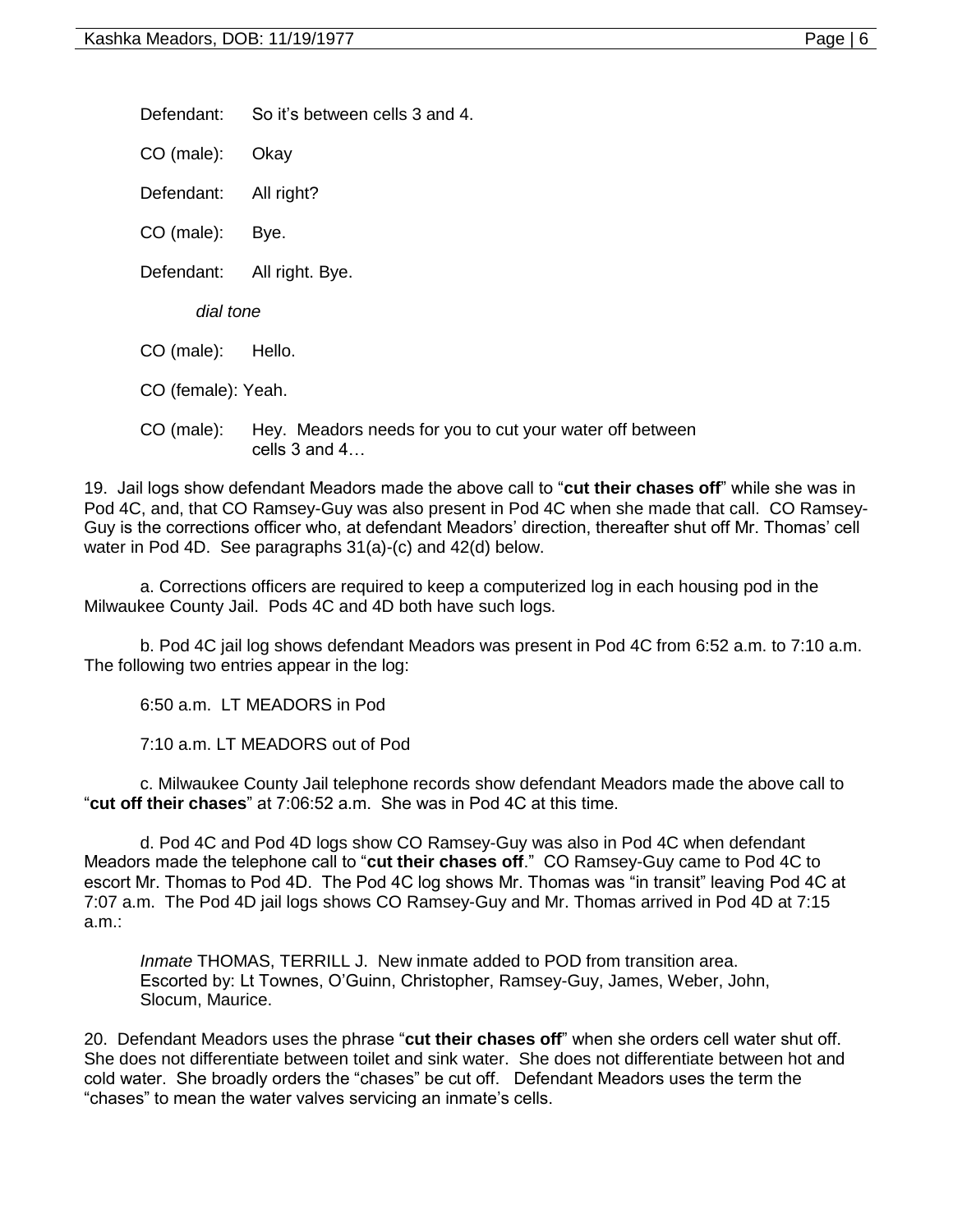21. Defendant Meadors called CO Dominique Smith at the command desk in Pod 4D at 9:49 a.m. on April 17, 2016. The call occurred approximately two and one half hours after she ordered Mr. Thomas' cell water shut off. I obtained a recording of the call from Milwaukee County Jail telephone archives (item 224). Defendant Meadors spoke to CO Smith about "the Ramsey-Guy in cell 15." Mr. Thomas was "the Ramsey-Guy in cell 15." Defendant Meadors and CO Smith discussed providing a clean jail uniform to Mr. Thomas and Mr. Thomas continuing to stand at his cell door window. During the entire conversation, defendant Meadors and CO Smith never mentioned Mr. Thomas' cell water. Defendant Meadors did not ask whether Mr. Thomas' cell water was still off. Defendant Meadors did not direct CO Smith to turn the cell water back on.

22. Defendant Meadors called Captain William Duckert, shift commander for the Milwaukee County Jail, at 10:08 a.m. on April 17, 2016. I obtained a recording of the call from Milwaukee County Jail telephone archives (item 245). In that call, defendant Meadors briefed Capt. Duckert about "the Ramsey-Guy in 4D." Further details in the conversation indicate "the Ramsey-Guy in 4D" was Mr. Thomas. During the entire conversation, defendant Meadors never mentioned Mr. Thomas' cell water. She did not inform Capt. Duckert that Mr. Thomas' cell water has been turned off.

# Computerized control of inmate toilets

23. Ruben Garcia testified at the inquest into Mr. Thomas' death. Mr. Garcia stated as follows.

a. Mr. Garcia is a plumbing supervisor employed by Milwaukee County. He maintains the plumbing systems in the Milwaukee County Jail. He is familiar with inmate cell toilet and sink plumbing.

b. The command desk computer, in housing pod 4D in the Milwaukee County Jail, can control the toilet flushing in each cell. A corrections officer can make a computer command that remotely turns off an inmate's toilet flushing. When an inmate needs his toilet flushed, the corrections officer can do so by computer.

c. By using the computer shut off function, a corrections officer can shut off an inmate's toilet while leaving on both the hot and cold water flow to the sink tap.

24. The computerized toilet shut off function was available, on April 17, 2016, to prevent Mr. Thomas from flooding his new cell in Pod 4D. Defendant Meadors could have ordered corrections officers to turn off Mr. Thomas' toilet flushing by computer rather than by manually turning off the chase locker water valves thus depriving Mr. Thomas of all sources of water.

## Schlage card records

25. Corrections officers, including defendant Meadors, carry a Schlage card to track their movement. Jail procedures require correctional staff to scan their cards at each electronic sensor they pass within the housing unit. The scans are recorded in a Transaction Doors Report.

26. Approximately one and one half hours after Mr. Thomas was locked into cell 15, defendant Meadors appeared for six minutes in Pod 4D subpod B. She remained on the main floor of Pod 4D subpod B. She did not go up to the mezzanine level to check on Mr. Thomas.

a. The Pod 4D jail log shows the following entries for April 17, 2016:

8:43 a.m. "The following occurred: Lt Meadors in housing unit."

8:49 a.m. "Tour complete all counts in order LT Meadors."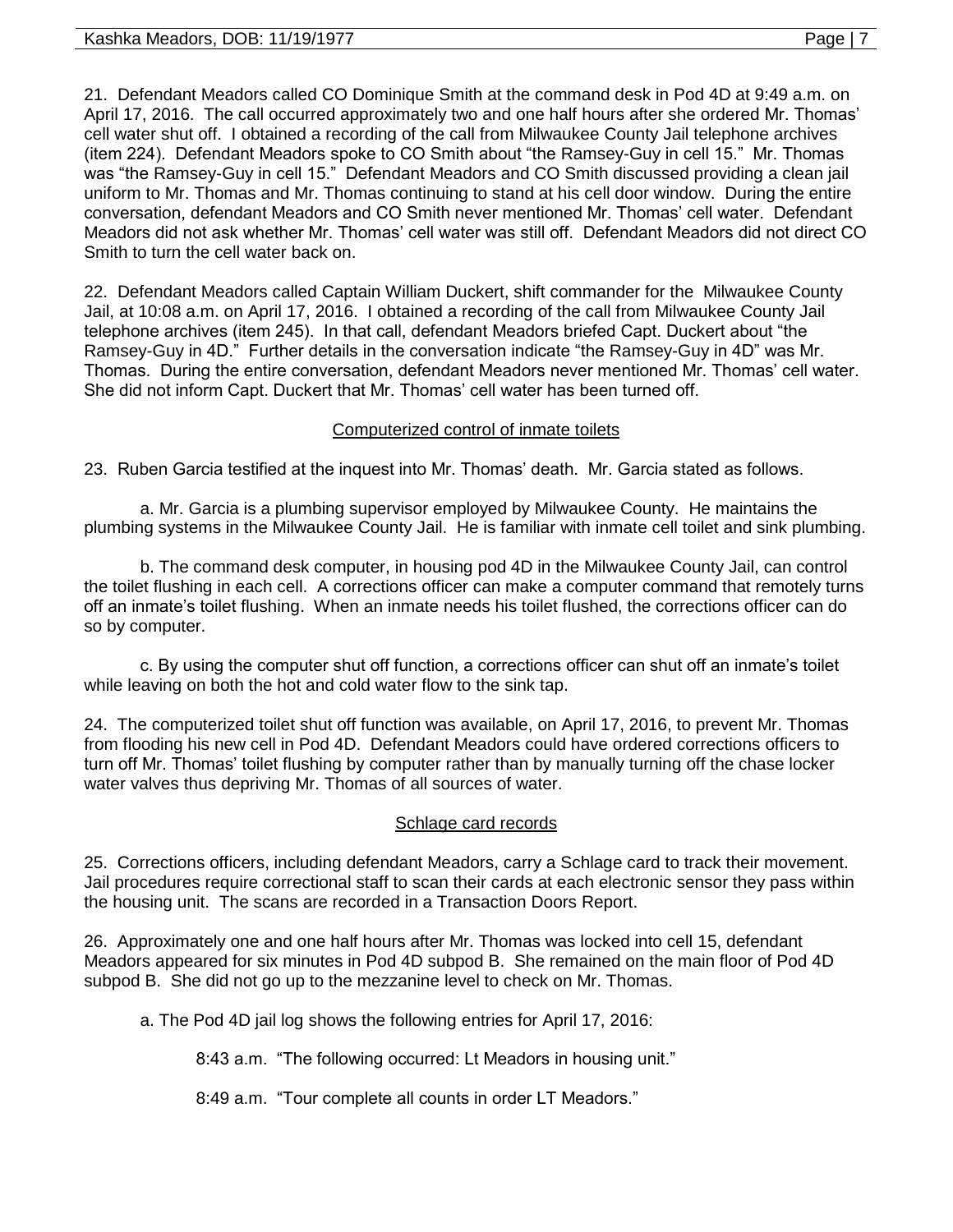b. Housing Assignment History records show Mr. Thomas was placed in cell 15 on Pod 4D subpod B on April 17, 2016. Pod 4D subpod B has two tiers of cells: main floor and mezzanine (upper floor). The two tiers are connected by a stairway. Cell 15 is on the mezzanine.

c. The Transaction Doors Report for April 17, 2016 shows defendant Meadors scanned her Schlage card on the main floor of Pod 4D subpod B at 8:44:13 a.m. She did not scan her Schlage card at the mezzanine level sensor near Mr. Thomas' cell.

27. Defendant Meadors returned to Pod 4D on April 18, 2016, but did not check on Mr. Thomas.

a. The Pod 4D jail log shows the following entries for April 18, 2016:

9:48 a.m. "Lt Meadors in pod/on floor for tours."

10:59 a.m. *Inmate* MULL, JOVAN T Inmate is physically out of od. Escorted by: Lt Meadors, Ofc Olson, Lance, Ofc Wilborn, Randall Count:45

b. The Transaction Doors Report for April 18, 2016 shows no Schlage scan by defendant Meadors at the mezzanine level sensor near Mr. Thomas' cell.

28. Defendant Meadors returned to Pod 4D on April 20, 2016. She went up to the mezzanine level where Mr. Thomas was housed.

a. The Pod 4D jail log shows the following entries for April 20, 2016.

6:14 a.m. Capt Duckert (302), Lt meadors (320), Solomon (311), Turner (331), Grove on duty.

8:45 a.m. INMATE THOMAS, TERRILL J Bkg Nbr 639565216 WAS NEEDED IN COURT TYHIS MORNING, OFFICERS ATTEMPTED TO ESCORT INMATE OUT OF POD BUT INMATE REFUSED TO GO. INMATE STAYED IN CELL

2:18 p.m. court personnel visit inmate THOMAS, TERRILL J Bkg Nbr 639565216, Commisioner julia vosper, DA, CAROLE MANCHESTER, ATTY STEVE SARGENT, COURT REPORTER LEPA MUNS, CLERK BARB MARCUM, CLERK LINDEY ROHLEDER, DEPUTY J, MILLER #130

b. The Transaction Doors Report for April 20, 2016 at 1:43:25 p.m. shows defendant Meadors scanned her Schlage card at the mezzanine level sensor near Mr. Thomas' cell.

29. The Pod 4D jail log contains no entry showing defendant Meadors ever checked on Mr. Thomas' water access during any of her tours of Pod 4D. Jail regulations (Detention Services Bureau IM 4.7.1) required defendant Meadors to check inmate cells in Pod 4D each shift.

30. The Pod 4D jail log contains no entries showing Lt. Meadors ever reviewed the log during Mr. Thomas' incarceration. Detention Services Bureau OP 2.3.1 required defendant Meadors to conduct log reviews each shift and to record her reviews in the jail log.

# Statements of correctional officers

31. Corrections Officer James Ramsey-Guy acknowledged that he shut off Mr. Thomas' cell water. CO Ramsey-Guy gave conflicting accounts about what he did.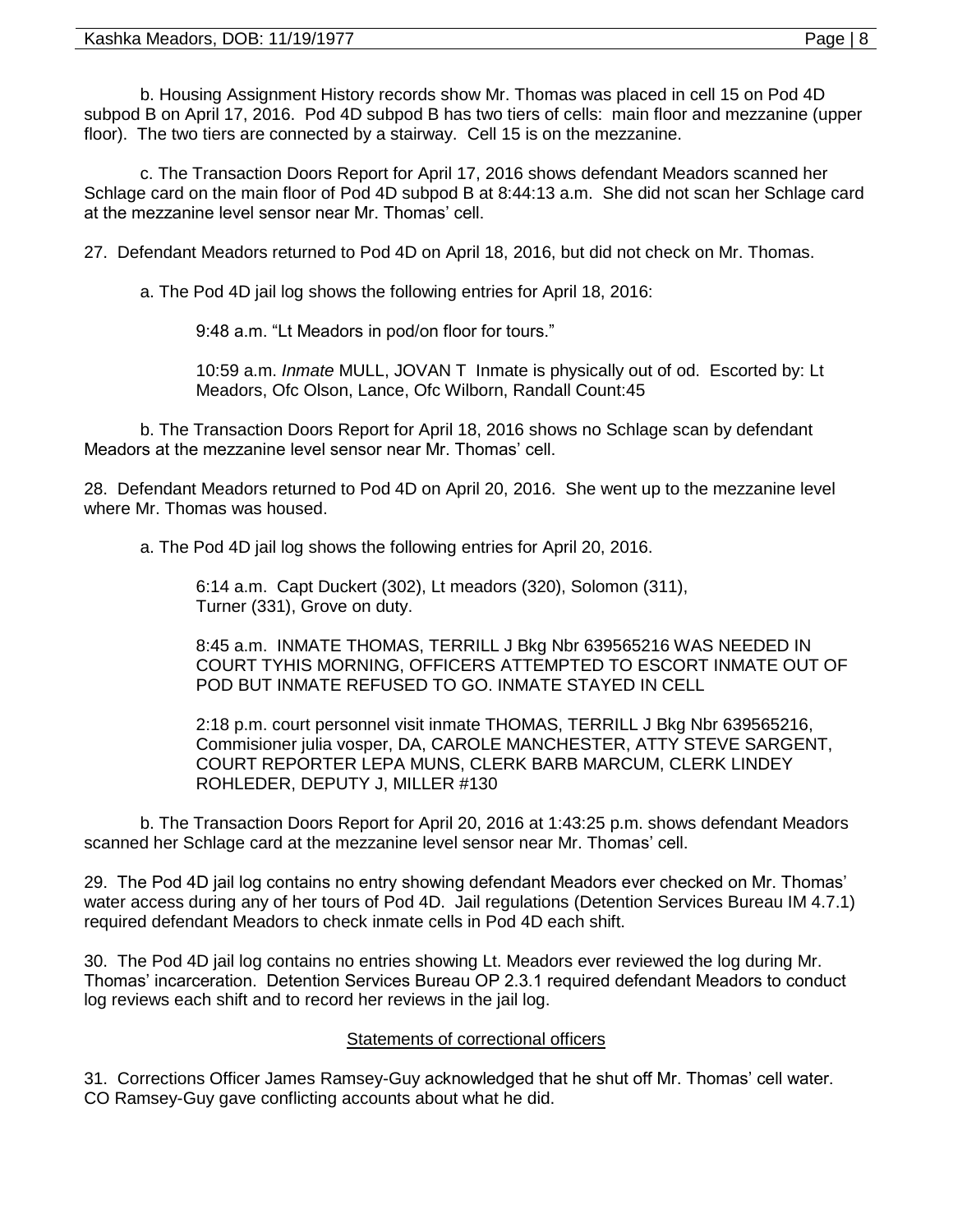a. On July 31, 2016, CO Ramsey-Guy gave an interview statement to Det. Petropoulos and Det. Mike Sarenac, MPD. CO Ramsey-Guy stated as follows. CO Ramsey-Guy was working in Pod 4D on April 17, 2016. He responded to a flooding call in Pod 4C. Mr. Thomas had stuffed his mattress in the toilet. Defendant Meadors was present in Pod 4C. CO Ramsey-Guy escorted Mr. Thomas from Pod 4C to Pod 4D subpod B and placed Mr. Thomas in cell 15. CO Ramsey-Guy knew "that once they got Thomas into his new cell that the procedure would be to shut off his water there." Defendant Meadors gave the order "to shut the water off." CO Ramsey-Guy took the chase locker key from the command center in Pod 4D and turned off Mr. Thomas' cell water. CO Ramsey-Guy explained that "if an inmate wanted water, they could ask for it." CO Ramsey-Guy "did not himself turn the water back on." At no time during the interview, did CO Ramsey-Guy claim to have only shut off Mr. Thomas' cold water.

b. In his testimony at the inquest into Mr. Thomas' death, CO Ramsey-Guy recounted defendant Meadors' order to shut off Mr. Thomas' cell water:

| Question: | Can you just describe one more time what the actual order from Lieutenant<br>Meadors was? |
|-----------|-------------------------------------------------------------------------------------------|
| Answer:   | To turn the water off.                                                                    |
| Question: | Just turn the water off?                                                                  |
| Answer:   | Yes.                                                                                      |
| Question: | It wasn't to turn the toilet water off?                                                   |
| Answer:   | No, sir.                                                                                  |
| Question: | It was to turn the water off?                                                             |
| Answer:   | That's correct, yes.                                                                      |
|           | Trans. 4/27/17 p.m. pg. 137 lns. 4-12.                                                    |

c. CO Ramsey-Guy then changed his story about how he shut of Mr. Thomas' cell water. CO Ramsey-Guy testified that he only shut off Mr. Thomas' cold water: "I open up the chase closet where the valves are contained, and I turn off his cold water" and "I didn't turn off his hot water." *Trans. 4/27/17 p.m. pg. 121 lns. 2-6.* 

d. CO Ramsey-Guy's interview statement to Det. Petropoulos was the truthful version of events. In fact, CO Ramsey-Guy turned off both the hot water and cold water valves to Mr. Thomas' cell. On April 25, 2016, the day after Mr. Thomas died, Corrections Officer Brandt Van Wagoner checked the chase locker to Mr. Thomas' cell. CO Van Wagoner found both the hot water and cold water valves were turned off. See paragraph 48 below.

32. Lieutenant Devonta Townes and I spoke by telephone. Lt. Townes stated as follows. In 2016, he worked in the Milwaukee County Jail. He has since left employment with the Milwaukee County Sheriff's Office. On April 17, 2016, Lt. Townes was called to an inmate disturbance in Pod 4C. Lt Townes saw that Mr. Thomas had stuffed pieces of his mattress into his toilet and was flooding his cell. Defendant Meadors ordered Mr. Thomas transferred to the disciplinary unit, Pod 4D subpod B. Lt. Townes, CO Ramsey-Guy, and other corrections officers escorted Mr. Thomas to Pod D subpod B. Lt. Townes does not remember whether defendant Meadors ordered Mr. Thomas' water shut off.

33. Corrections Officer Maurice Slocum testified at the inquest into Mr. Thomas' death. CO Slocum stated as follows. He was working in the administrative section of the Milwaukee County Jail on first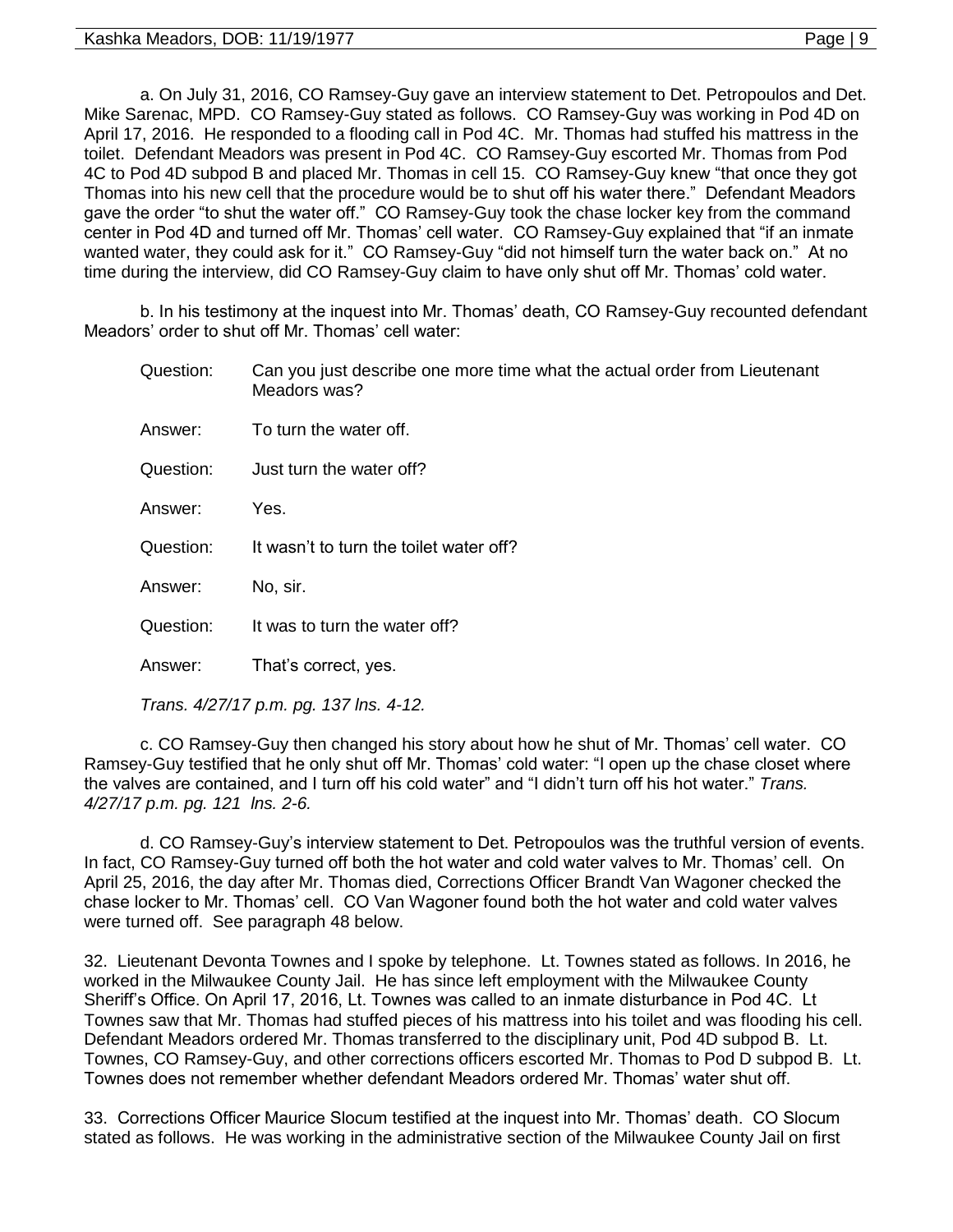shift on April 17, 2016. He was called to a disturbance in Pod 4C. Mr. Thomas had flooded his cell. Mr. Thomas had his shirt off and was speaking incoherently. CO Slocum escorted Mr. Thomas from Pod 4C to Pod 4D subpod B and placed Mr. Thomas in a mezzanine level cell. CO Slocum does not recall anyone ordering Mr. Thomas' cell water shut off. He does not recall seeing anyone shut off Mr. Thomas' cell water.

34. Corrections Officer Christopher O'Guin testified at the inquest into Mr. Thomas' death. CO O'Guin stated as follows. He was working at the Milwaukee County Jail on first shift on April 17, 2016. He was called to a disturbance in Pod 4C. Mr. Thomas had flooded his cell in Pod 4C and "did not seem with it." CO O'Guin escorted Mr. Thomas from Pod 4C to Pod 4D subpod B. Defendant Meadors also walked Mr. Thomas from Pod 4C to Pod 4D subpod B. CO O'Guin placed Mr. Thomas in his new cell in Pod 4D subpod B. CO O'Guin does not recall any orders concerning Mr. Thomas' cell water.

35. Corrections Officer John Weber testified at the inquest into Mr. Thomas' death. CO Weber stated as follows. CO Weber was working in Pod 4D at the Milwaukee County Jail on first shift on April 17, 2016. He responded to a disturbance in Pod 4C. Mr. Thomas had flooded his cell. Defendant Meadors was present in Pod 4C. CO Weber and other corrections staff escorted Mr. Thomas from Pod 4C to Pod 4D subpod B. CO Weber said "I would have had his right arm." CO Weber placed Mr. Thomas in cell 15. No one ordered CO Weber to turn off Mr. Thomas' cell water. CO Weber did not see anyone turn off Mr. Thomas' cell water. CO Weber did not recall defendant Meadors giving any orders that morning. No one wrote any message on the white dry-erase board, in the command center of Pod 4D, that Mr. Thomas' water had been shut off.

36. Corrections Officer Dominique Smith provided the following interview statement to Det. Kyle Mrozinski, MPD, and Det. Jason Enk, MPD. CO Smith worked on Pod 4D on first shift on April 17, 2016. He remembered Mr. Thomas was housed in Pod 4D subpod B. CO Smith did not know Mr. Thomas' cell water was shut off.

# Denial of water for seven days

37. Milwaukee County Jail maintains a Housing Assignment History record for all inmates. Mr. Thomas' record shows he was placed in cell 15 on Pod 4D subpod B on April 17, 2016 under disciplinary status.

38. I interviewed DI Nyklewicz on several occasions. He stated as follows.

a. In 2016, DI Nyklewicz was the second in command at the Milwaukee County Jail. He is familiar with jail regulations, practices, and procedures. Because Mr. Thomas was held in disciplinary status during April 17-24, 2016, Mr. Thomas received discipline meals. Those meals consist of bread and nutraloaf. Mr. Thomas would have received no milk, water, or other beverage with his discipline meal. His only source of beverage would have been his cell water tap. Sundays are an exception to the discipline meal regimen. All inmates receive a standard meal with a carton of milk on Sunday.

b. Pod 4D is the disciplinary unit. Inmates in Pod 4D are essentially in solitary confinement. They are locked into separate cells. Inmates are individually allowed one hour of recreation in the common area of the unit. Corrections officers should log when an inmate is released for his recreation period.

39. I examined the Pod 4D jail log for April 17-24, 2016. That log does regularly record when inmates were individually released for recreation in the unit common area. There is no entry showing Mr. Thomas was ever released from his cell.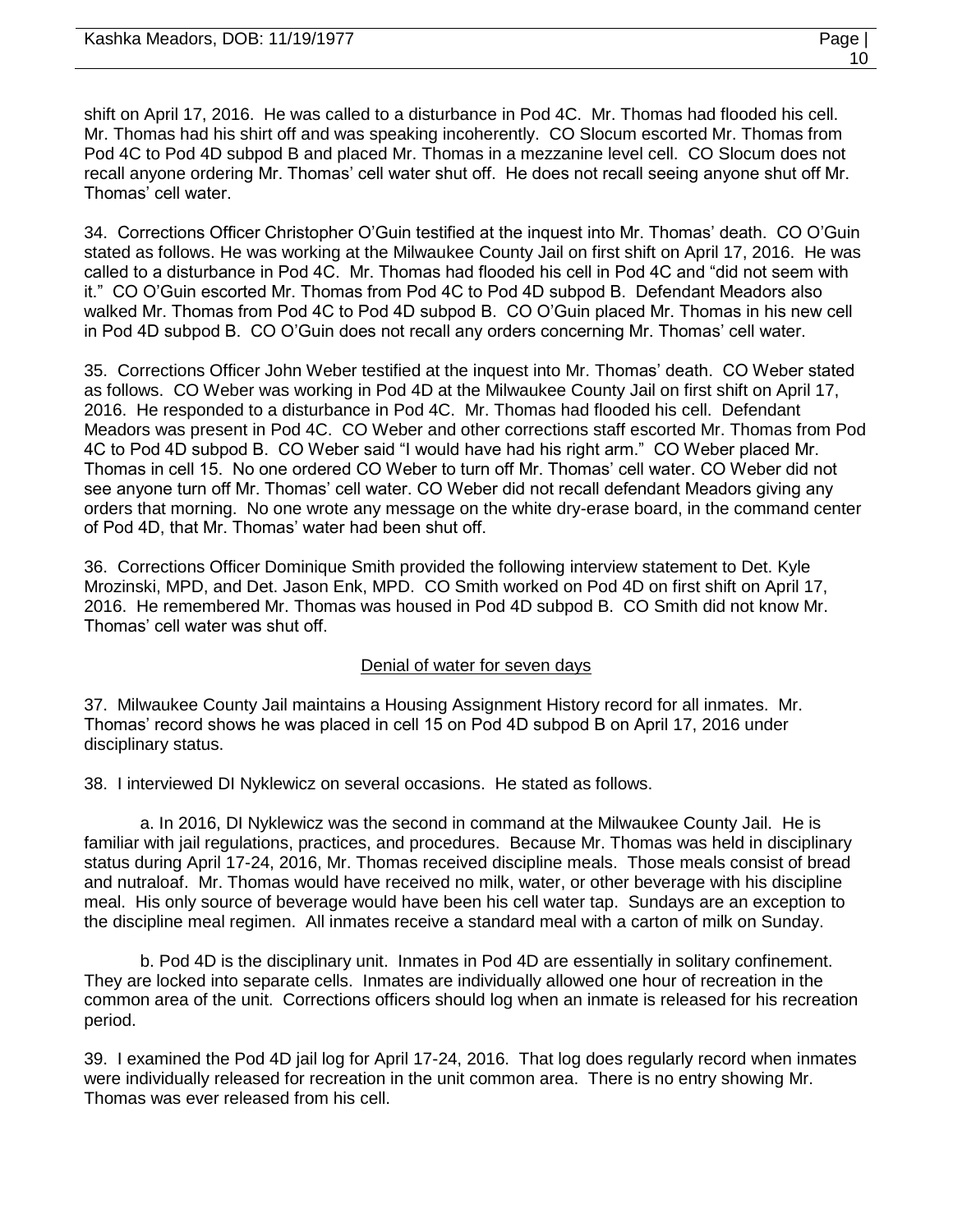| Kashka Meadors, DOB: 11/19/1977 | Page |
|---------------------------------|------|
|                                 |      |

40. I examined the plumbing for Mr. Thomas' cell 15 in Pod 4D subpod B. The cell is serviced by a hot water pipe and a cold water pipe. The cold water pipe services both the toilet and the cold water flow to the sink tap. The hot water pipe services the hot water flow to the sink tap. Two water shut off valves – a hot water valve and a cold water valve – are housed in the chase locker to the right of cell 15.

41. I interviewed Terrence Burch. Mr. Burch stated as follows. Mr. Burch was an inmate in the Milwaukee County Jail in April 2016. He was housed in cell 15 on Pod 4D subpod B, on discipline status, on the morning of April 17, 2016. Corrections Officers removed Mr. Burch to open his cell up for another prisoner. When Mr. Burch left cell 15, the water was functioning properly. There was proper water flow to the toilet and both hot and water flow to the sink tap. Mr. Burch further stated that, while he was on discipline status on Pod 4D subpod B, he received nutraloaf as his meals. Except on Sundays, he received no beverage with his meals and had to rely on the cell sink tap for drinking water.

42. Captain George Gold, MCSO, testified at the inquest into the death of Mr. Thomas. Capt. Gold testified as follows.

a. Capt. Gold worked in the Milwaukee County Jail in 2016. He has since left that employment.

b. There is a surveillance camera in Pod 4D subpod B that is directed at cell 15 and the surrounding area. The video surveillance footage is recorded.

c. The day after Mr. Thomas' death, Capt. Gold watched the video surveillance footage of Mr. Thomas' cell area for the period April 17-24, 2016. He watched the entirety of the footage except for some moments when the video malfunctioned and recorded blank.

d. The video surveillance footage showed, on the morning of April 17, 2016, CO Ramsey-Guy opened the chase locker housing the water shut off valves for Mr. Thomas cell.

e. From the time that CO Ramsey-Guy entered Mr. Thomas' chase locker on April 17 until Mr. Thomas was found dead in his cell on April 24, the video surveillance footage showed no one else ever opened Mr. Thomas' chase locker.

f. From the time Mr. Thomas was placed in his cell on April 17 until Mr. Thomas was found dead in his cell on April 24, Mr. Thomas never left his cell. He was continuously locked in.

43. In July 2016, during the investigation of Mr. Thomas' death, Milwaukee Police Department detectives obtained video surveillance footage of Mr. Thomas' cell area. That footage spanned 6:33:39 a.m. on April 21 to 5:09:59 a.m. on April 24, 2016. The footage before that time frame had been overwritten. Detectives Matthew Bell, Jason Enk, and Kyle Mrozinki watched the entirety of the extant footage. They prepared detailed reports of their observations. The detectives reported that no one opened the chase locker housing the water valves to Mr. Thomas' cell.

44. I was present in court throughout the inquest into Mr. Thomas' death. I listened to all testimony. With three exceptions, all corrections officers who worked in Pod 4D during Mr. Thomas' incarceration, testified. No corrections officer turned the water back on after CO Ramsey-Guy turned it off. No corrections officer opened Mr. Thomas' chase locker. CO Dominique Smith, CO JorDon Johnson, and CO Rafael Brito did not testify. During police interviews, these three corrections officers all indicated they did not turn Mr. Thomas' cell water on or off.

45. I interviewed Corrections Officer Thomas Laine in the presence of his attorney. CO Laine agreed to the interview on the condition that his statement cannot be used against him in a criminal prosecution. CO Laine stated as follows.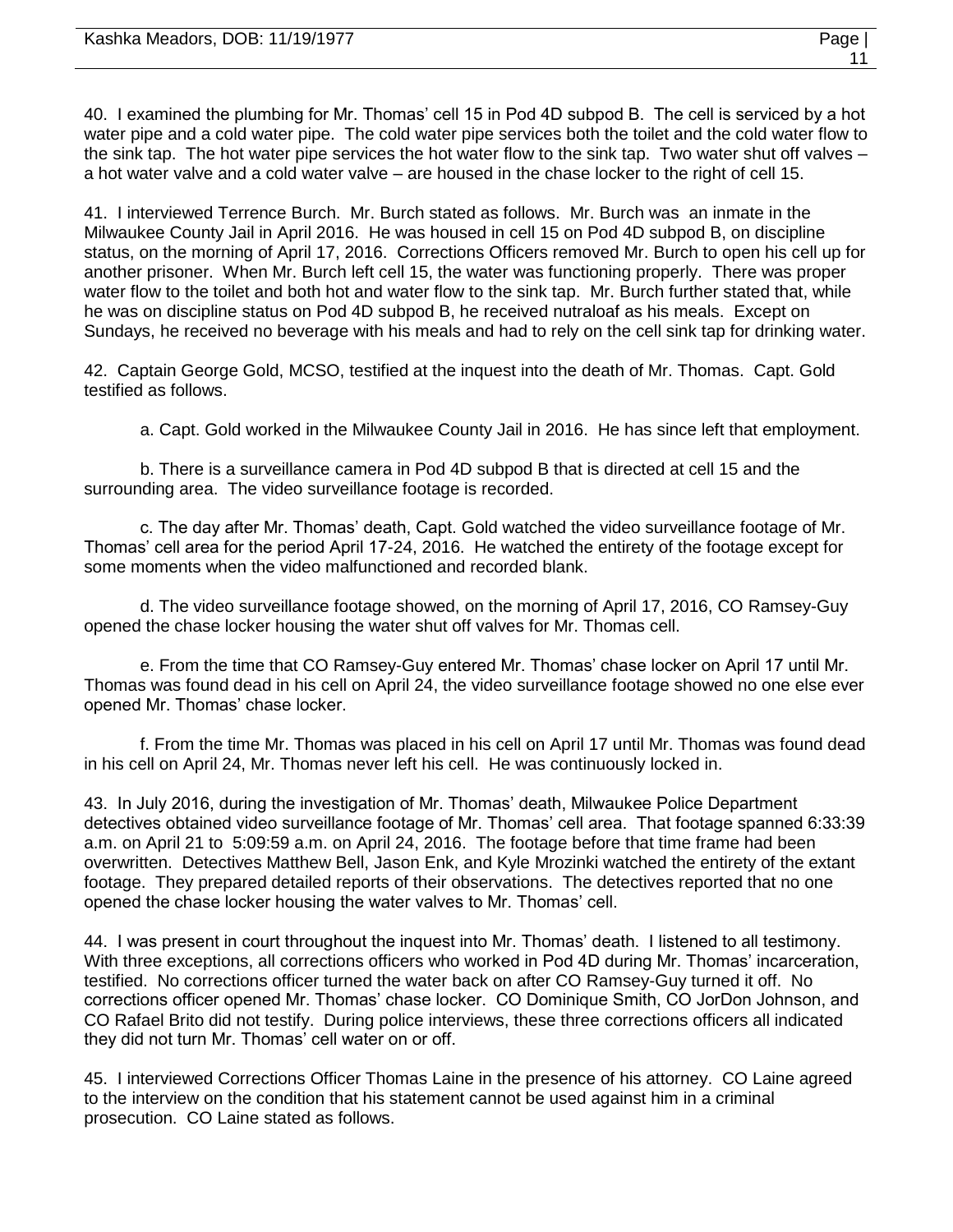a. CO Laine worked in Pod 4D on second shift on April 23, 2016. An inmate on Pod 4D subpod B told CO Laine that Mr. Thomas' water was shut off. CO Laine opened the chase locker to the left of Mr. Thomas' cell. It was the wrong chase locker. CO Laine mistakenly believed the water valves to Mr. Thomas' cell were in the chase locker to the left of Mr. Thomas' cell. Because the valves in the locker to the left of Mr. Thomas' cell were on, CO Laine concluded the water to Mr. Thomas' cell was functioning. CO Laine took no further action regarding Mr. Thomas' cell water. After Mr. Thomas died, CO Laine realized that he had checked the wrong chase locker.

b. CO Laine lied when he testified at the inquest into Mr. Thomas' death. CO Laine falsely testified that no inmate told him Mr. Thomas' water was off. CO Laine falsely testified that he checked the chase locker to the left of Mr. Thomas' because of problems with running water in cell 14. CO Laine falsely testified that he had not mistaken the left chase locker for the one servicing Mr. Thomas' cell.

46. Corrections Officer Decorie Smith testified at the inquest into Mr. Thomas' death. He stated as follows. CO Smith worked on Pod 4D on third shift during the early morning of April 24, 2016. CO Smith observed Mr. Thomas lying unresponsive on the floor of cell 15. CO Smith called a medical emergency.

47. Det. Luke O'Day testified at the inquest into Mr. Thomas' death. He stated as follows. During the early morning hours of April 24, 2016, Det. O'Day was dispatched to the Milwaukee County Jail to investigate Mr. Thomas' death. Det. O'Day entered Mr. Thomas' cell and examined the sink and toilet. Both fixtures were completely dry. Det. O'Day pressed the toilet flush button and no water flushed the bowl. Det. O'Day pressed both the hot water button and the cold water button and nothing happened. No water flowed from the sink spigot. The water was not functioning in Mr. Thomas' cell.

48. Corrections Officer Brendt Van Wagoner found Mr. Thomas' cell water was off when he checked on April 25, 2016.

a. CO Van Wagoner testified at the inquest into Mr. Thomas' death. He stated as follows. The day after Mr. Thomas died, on April 25, 2016, a lieutenant ordered CO Van Wagoner to check that all cells in Pod 4D had running water. During that check, CO Van Wagoner opened the chase locker to Mr. Thomas' cell. CO Van Wagoner examined the water valves servicing Mr. Thomas' cell. Both the hot water and the cold water valves were in the off position.

b. CO Van Wagoner made the following entry in the Pod D jail log at 3:44 a.m. on April 25, 2016:

> WATER TURNED ON IN ALL CELLS EXCEPT FOR CELL #14 WHOSE WATER CONSTANTLY RUNS AND CELL #15 DUE TO INVESTIGATIONAL REASONS.

## Cause of death

49. Dr. Wieslawa Tlomak, M.D., Milwaukee County Medical Examiner's Office, conducted an autopsy of Mr. Thomas' body on April 25, 2016. She presented her findings in an Autopsy Protocol Report dated September 1, 2016. Dr. Tlomak determined Mr. Thomas died from dehydration and his manner of death was homicide.

50. Dr. Tlomak testified at the inquest into Mr. Thomas' death. She stated as follows.

a. Mr. Thomas died from dehydration.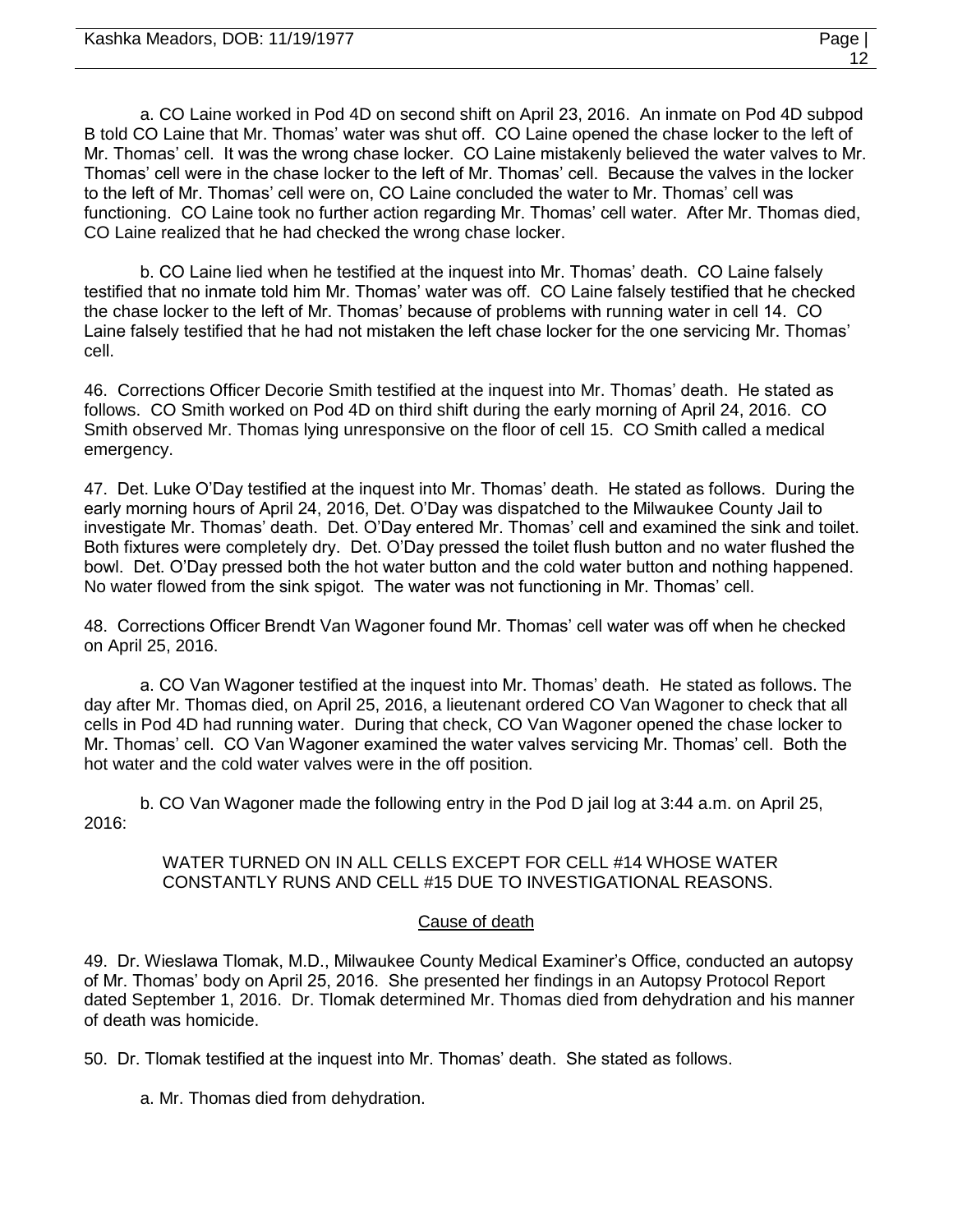b. Other than injuries consistent with medical resuscitation efforts, Mr. Thomas' body showed no significant internal or external trauma.

c. Mr. Thomas' vitreous chemistry was abnormal. He had elevated sodium, chloride, blood urea nitrogen, and creatinine levels. His blood was highly clotted and his blood volume was low. Mr. Thomas lost thirty-four pounds while in custody. These findings were consistent with severe dehydration.

d. Dr. Tlomak determined that Mr. Thomas was denied water, and, that denial caused his death by dehydration.

## Mental illness

51. Mr. Thomas had serious mental illness which rendered him highly vulnerable to neglect during his incarceration.

52. Dr. David Macherey testified at the inquest into Mr. Thomas' death. He stated as follows. Dr. Macherey is a psychologist and works at the Milwaukee County Behavioral Health Division. In February 2015, Mr. Thomas stayed for two weeks at Milwaukee County Behavioral Health Division. Dr. Macherey diagnosed and treated Mr. Thomas for mental illness. Mr. Thomas suffered from bi-polar disorder.

53. Mr. Thomas was held from April 15-16, 2016 at the Milwaukee Police Administration Building before being transferred into the Milwaukee County Jail. I reviewed an audio and video recording of Mr. Thomas' stay in the police holding cell. He behaved in a bizarre manner. He talked to non-existent persons, constantly and erratically moved about his cell, and verbalized incoherently.

54. When Mr. Thomas was medically screened for admission into the Milwaukee County Jail, he selfreported a history of schizophrenia and paranoia. He was not taking his prescribed medications to treat those conditions.

55. Mr. Thomas' initial court appearance was held on April 20, 2016, in Pod 4D, before Court Commissioner Julia Vosper. I read a transcript of that hearing. Mr. Thomas' attorney, Steven Sargent, told the court that Mr. Thomas had acted in an inappropriate and uncommunicative manner when Attorney Sargent attempted to interview him. Attorney Sargent further stated, for the record, that Mr. Thomas presently was naked and laughing during the court proceedings. Attorney Sargent requested the court order an evaluation of Mr. Thomas' mental competency. The court granted the request.

56. Corrections officers testifying at the inquest into Mr. Thomas' death stated that Mr. Thomas was often naked in his cell and shouted nonsensically. He would not respond when corrections officers spoke with him.

## Pattern and practice at the Milwaukee County Jail

57. Defendant Meadors' order to shut off Mr. Thomas' water was consistent with an institutional practice of punitively denying water to disruptive Milwaukee County Jail inmates. The following are two examples of such practice.

58. On April 30, 2016, corrections officers punitively shut off Inmate Joseph Benson's cell water in Pod 4D.

a. Jail disciplinary records show Mr. Benson repeatedly violated jail rules from April 17 through April 30, 2016. Those violations included tampering with the smoke alarm in his cell, covering his cell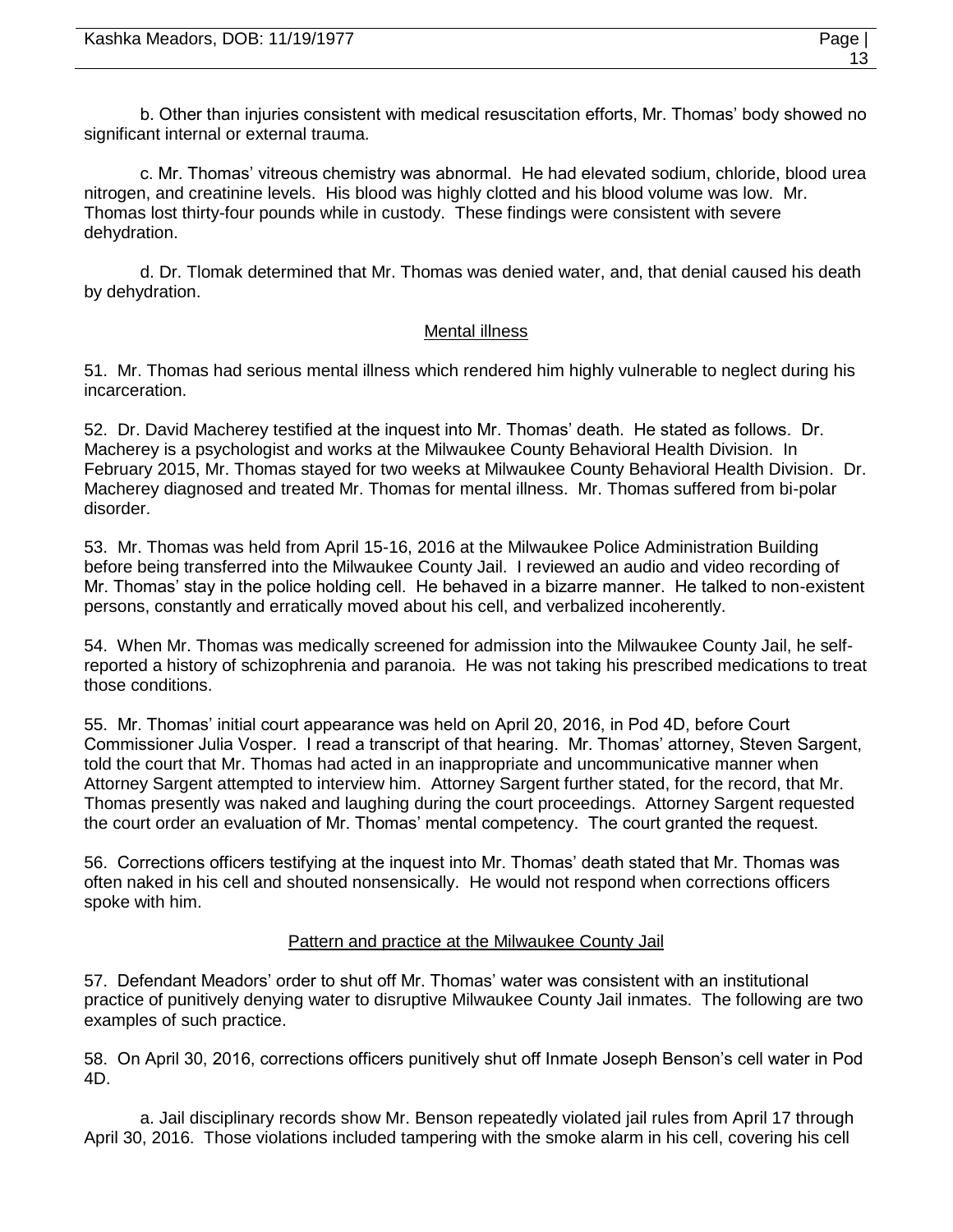window with a blanket, and disrespecting corrections staff. There are no indications that Mr. Benson ever flooded his cell.

b. The Pod 4D jail log has the following entry for Mr. Benson dated 6:50 a.m. on April 30, 2016.

Per Lt Solomon, inmates BENSON, JOSEPH J Bkg Nbr: 694963010 to have his blanket taken away. CO's Do Smith and L.Collins were able to safely retrieve the blanket. **His water will also be turned off temporarily until such time that he agrees to comply with staff orders and follow direction.** (Emphasis added.)

59. On April 30, 2016, corrections officers punitively shut off Inmate Jamie McGee's cell water in Pod 4D.

a. The Pod 4D jail log has the following entry for Mr. McGee dated 4:26 a.m. on May 14, 2016.

Cell 1 inmate MCGEE, JAMIE J Bkg Nbr: 508383823 was told many times by me and LT,Montano and officer yaghnam about covering window and he still continued. Captain Borucki was notified of the situation inmate will be moved to cell 20 on discipline **everything will be taken until first shift.** (Emphasis added.)

b. The Pod 4D jail log has the following entry for Mr. McGee dated 4:55 a.m. on May 14, 2016.

Inmate MCGEE, JAMIE J Bkg Nbr. 508383823 mattress was taken and water was turned off per LT,Montano. First shift captain and LT, will be informed of the situation to give back mattress and **turn water back on.** (Emphasis added.)

60. The above cell water shut-offs both occurred within three weeks of Mr. Thomas' death and on the same jail pod where he was housed. The incidents demonstrate an institutional practice of punitively shutting off water to unruly inmates. That institutional practice informed defendant Meadors' decision to shut off Mr. Thomas' cell water.

#### Abuse, Neglect, or Ill-treatment of Inmate

61. As a housing supervisor for the Milwaukee County Jail, defendant Meadors was entrusted with the safety and well-being of inmate Mr. Thomas. Mr. Thomas suffered from mental illness and was vulnerable. Defendant Meadors ordered an open-ended shut off of Mr. Thomas' cell water. That order violated jail regulations. Defendant Meadors never checked on Mr. Thomas' water status later on the day his water was shut off or on her shifts later in the week. Defendant Meadors did nothing to assure that her dangerous order, of shutting off an inmate's cell water, was documented in the jail log or posted on the jail pod dry erase board. She failed to inform subsequent shift lieutenants that Mr. Thomas' water was shut off. She failed to inform the jail shift commander. She failed to assure that corrections officers, taking over the next shift on Pod 4D, knew Mr. Thomas' water was shut off. Mr. Thomas' water was never restored and he died of dehydration. Defendant Meadors abandoned Mr. Thomas to his death.

\*\*\*\*End of Complaint\*\*\*\*

#### **Electronic Filing Notice:**

This case was electronically filed with the Milwaukee County Clerk of Circuit Court office. The electronic filing system is designed to allow for fast, reliable exchange of documents in court cases. Parties who register as electronic parties can file, receive and view documents online through the court electronic filing website. A document filed electronically has the same legal effect as a document filed by traditional means. You may also register as an electronic party by following the instructions